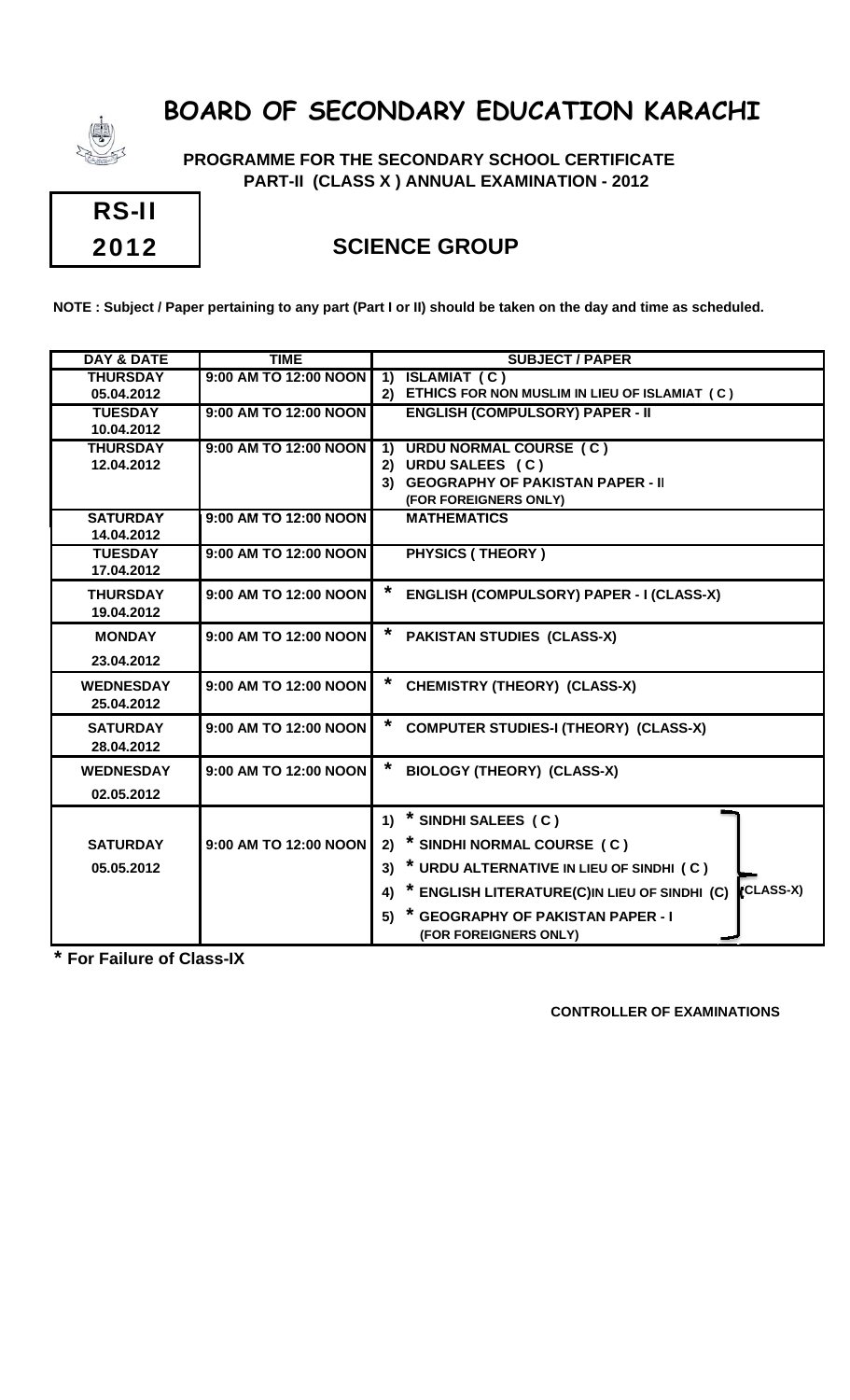

 **PROGRAMME FOR THE SECONDARY SCHOOL CERTIFICATE PART - I (CLASS IX) ANNUAL EXAMINATION - 2012**



## RS - I SCIENCE GROUP

| DAY & DATE       | TIME                  | <b>SUBJECT / PAPER</b>                             |
|------------------|-----------------------|----------------------------------------------------|
| <b>THURSDAY</b>  | 9:00 AM TO 12:00 NOON | <b>ENGLISH (COMPULSORY) PAPER - I</b>              |
| 19.04.2012       |                       |                                                    |
| <b>MONDAY</b>    | 9:00 AM TO 12:00 NOON | <b>PAKISTAN STUDIES</b>                            |
| 23.04.2012       |                       |                                                    |
| <b>WEDNESDAY</b> | 9:00 AM TO 12:00 NOON | <b>CHEMISTRY (THEORY)</b>                          |
| 25.04.2012       |                       |                                                    |
| <b>SATURDAY</b>  | 9:00 AM TO 12:00 NOON | <b>COMPUTER STUDIES (THEORY)</b>                   |
| 28.04.2012       |                       |                                                    |
| <b>WEDNESDAY</b> | 9:00 AM TO 12:00 NOON | <b>BIOLOGY (THEORY)</b>                            |
| 02.05.2012       |                       |                                                    |
|                  |                       | SINDHI SALEES (C)<br>1)                            |
| <b>SATURDAY</b>  | 9:00 AM TO 12:00 NOON | SINDHI NORMAL COURSE (C)<br>2)                     |
| 05.05.2012       |                       | URDU ALTERNATIVE IN LIEU OF SINDHI (C)<br>3)       |
|                  |                       | ENGLISH LITERATURE (C) IN LIEU OF SINDHI (C)<br>4) |
|                  |                       | <b>GEOGRAPHY OF PAKISTAN PAPER - I</b><br>5)       |
|                  |                       | (FOR FOREIGNERS ONLY)                              |
|                  |                       |                                                    |

 **CONTROLLER OF EXAMINATIONS**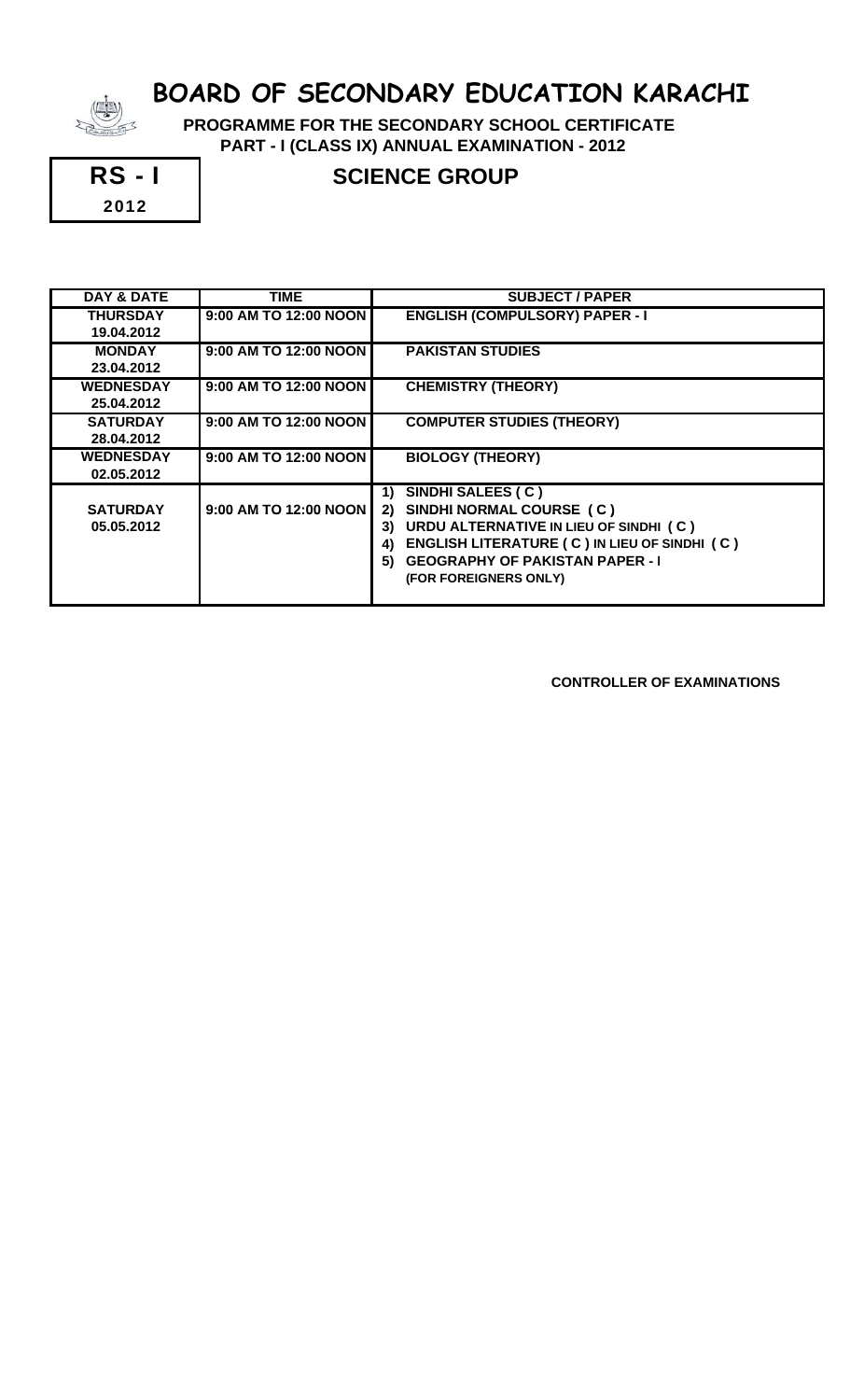

 **PROGRAMME FOR THE SECONDARY SCHOOL CERTIFICATE PART-II (CLASS X) ANNUAL EXAMINATION - 2012**



### **RG - II | GENERAL GROUP**

#### 2012 **(REGULAR & PRIVATE CANDIDATES)** 2012

| <b>PG-II</b> |  |
|--------------|--|
| 2012         |  |

**NOTE : Subject / Paper pertaining to any part (Part I or II) should be taken on the day and time as scheduled.**

| <b>DAY &amp; DATE</b>          | <b>TIME</b>                                    | <b>SUBJECT / PAPERS</b>                                                |
|--------------------------------|------------------------------------------------|------------------------------------------------------------------------|
| <b>SATURDAY</b>                | 9:00 AM TO 12:00 NOON                          | <b>ISLAMIAT (C)</b><br>$\overline{1}$                                  |
| 07.04.2012                     |                                                | 2) ETHICS FOR NON MUSLIM IN LIEU OF ISLAMIAT (C)                       |
| <b>WEDNESDAY</b><br>11.04.2012 | 9:00 AM TO 12:00 NOON                          | <b>ENGLISH (COMPULSORY) PAPER - II</b>                                 |
|                                |                                                | 1) URDU LITERATURE (ELECTIVE)                                          |
| <b>FRIDAY</b>                  |                                                | 2) SINDHI LITERATURE (ELCETIVE)                                        |
| 13.04.2012                     | 9:00 AM TO 12:00 NOON                          | 3) ENGLISH LITERATURE (ELECTIVE)                                       |
|                                |                                                | 4) GUJRATI LITERATURE (ELECTIVE)                                       |
|                                |                                                | 5) ART & MODEL DRAWING (PRACTICAL)                                     |
| <b>MONDAY</b>                  | 9:00 AM TO 12:00 NOON                          | 1) URDU NORMAL COURSE (C)                                              |
| 16.04.2012                     |                                                | 2) URDU SALEES (C)                                                     |
|                                |                                                | 3) GEOGRAPHY OF PAKISTAN PAPER - II                                    |
|                                |                                                | (FOR FOREIGNERS ONLY)                                                  |
| <b>WEDNESDAY</b>               | 9:00 AM TO 12:00 NOON                          | 1) ISLAMIC STUDIES<br>2) ISLAMIC HISTORY                               |
| 18.04.2012                     |                                                | 3) ECONOMICS                                                           |
|                                |                                                | 4) MANAGEMENT FOR BETTER HOMES                                         |
|                                |                                                | (FOR GIRLS ONLY)                                                       |
| <b>FRIDAY</b>                  | 9:00 AM TO 11:00 AM                            | 1) ART & MODEL DRAWING (THEORY) (2 HOURS)                              |
| 20.04.2012                     | 9:00 AM TO 12:00 NOON                          | 2) CHILD DEVELOPMENT & FAMILY LIVING (FOR GIRLS ONLY)                  |
|                                | 9:00 AM TO 1:00 PM                             | 3) GEOMETRICAL & TECHNICAL DRAWING (4 HOURS)                           |
|                                |                                                | 1) CIVICS (ELECTIVE)                                                   |
| <b>SATURDAY</b>                |                                                | 2) PHYSIOLOGY & HYGIENE                                                |
| 21.04.2012                     | 9:00 AM TO 12:00 NOON                          | 3) HISTORY OF INDO PAKISTAN                                            |
|                                |                                                | 4) FOOD & NUTRITION ( FOR GIRLS ONLY )                                 |
|                                |                                                | 5) COMPUTER STUDIES (THEORY) (ELECTIVE)                                |
| <b>TUESDAY</b>                 | 9:00 AM TO 12:00 NOON                          | *<br>ENGLISH (COMPULSORY) PAPER - I (CLASS-X)                          |
| 24.04.2012                     |                                                |                                                                        |
| <b>THURSDAY</b>                | 9:00 AM TO 12:00 NOON                          | <b>PAKISTAN STUDIES (CLASS-X)</b>                                      |
| 26.04.2012                     |                                                |                                                                        |
|                                |                                                | 1) COMMERCIAL GEOGRAPHY                                                |
| <b>FRIDAY</b>                  | 9:00 AM TO 12:00 NOON                          | 2) GEOGRAPHY (ELECTIVE)<br>3) CLOTHING & TEXTILE (FOR GIRLS ONLY)      |
| 27.04.2012                     |                                                | $\star$                                                                |
| <b>MONDAY</b>                  | 9:00 AM TO 12:00 NOON                          | <b>MATHEMATICS (CLASS-X)</b>                                           |
| 30.04.2012                     |                                                |                                                                        |
| <b>THURSDAY</b>                | 9:00 AM TO 12:00 NOON                          | $\ast$<br><b>GENERAL SCIENCE (CLASS-X)</b>                             |
| 03.05.2012                     |                                                |                                                                        |
| <b>FRIDAY</b>                  | 9:00 AM TO 11:00 PM                            | <b>BRAILLE (THEORY) (2 HOURS)</b><br>1)                                |
| 04.05.2012                     | 9:00 AM TO 12:00 NOON                          | 2) ARABIC                                                              |
|                                | 9:00 AM TO 12:00 NOON<br>9:00 AM TO 12:00 NOON | 3) PERSIAN<br>HOUSEHOLD ACCOUNTS (FOR GIRLS ONLY)<br>4)                |
|                                |                                                |                                                                        |
|                                |                                                | * SINDHI SALEES (C)<br>1)                                              |
| <b>MONDAY</b>                  | 9:00 AM TO 12:00 NOON                          | * SINDHI NORMAL COURSE (C)<br>2)                                       |
| 07.05.2012                     |                                                | * URDU ALTERNATIVE IN LIEU OF SINDHI (C)<br>3)                         |
|                                |                                                | <b>(CLASS-X)</b><br>* ENGLISH LITERATURE(C)IN LIEU OF SINDHI (C)<br>4) |
|                                |                                                | * GEOGRAPHY OF PAKISTAN PAPER - I<br>5)                                |
|                                |                                                | (FOR FOREIGNERS ONLY)                                                  |

**\* For Failure of Class-IX**